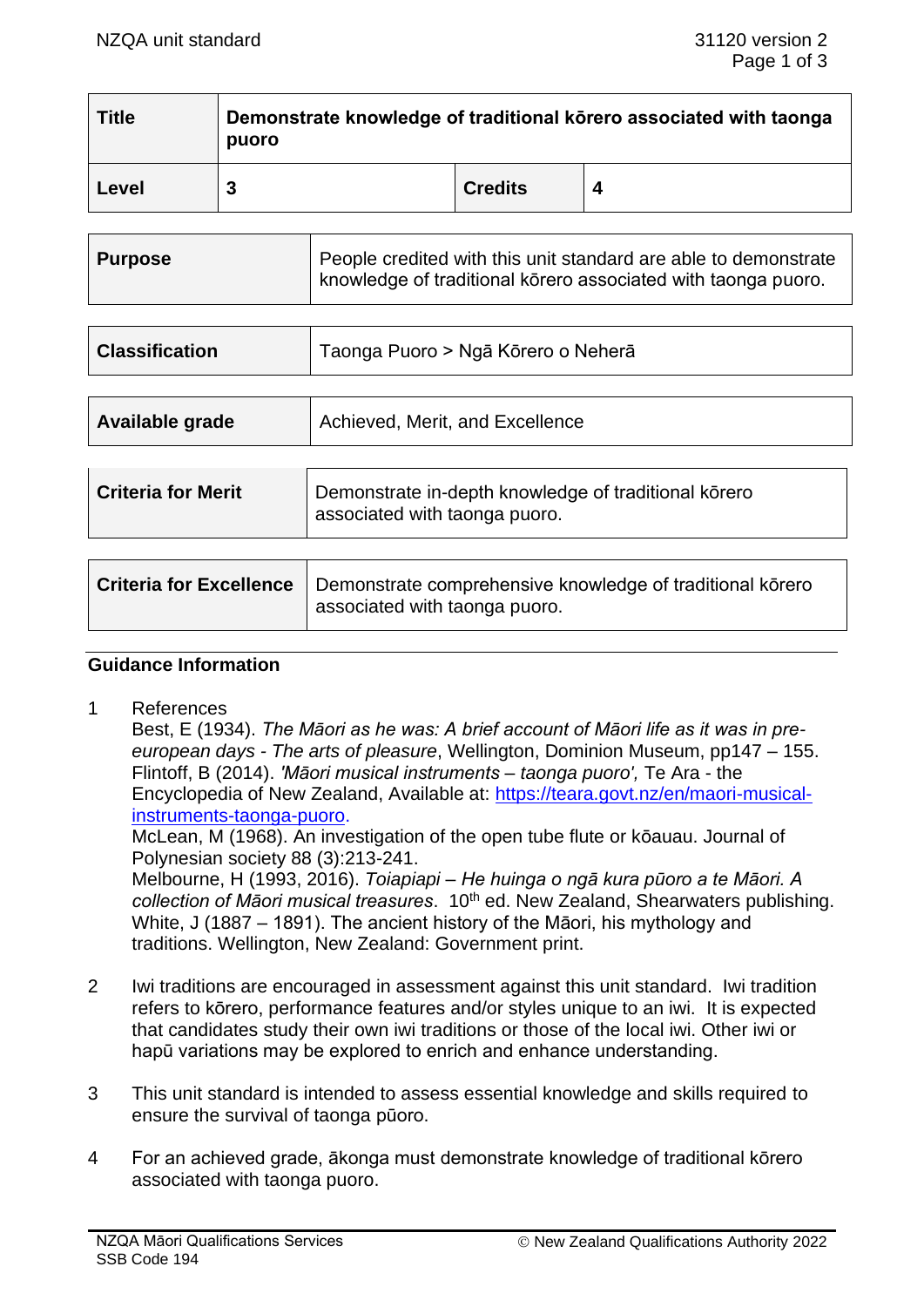For a merit grade, ākonga must demonstrate an in-depth knowledge of traditional kōrero. This must be evidenced through:

– extending the two traditional kōrero to include main characters and influences, key themes, tikanga and how these have been maintained.

For an excellence grade, ākonga must demonstrate comprehensive knowledge of traditional kōrero. This must be evidenced through:

- identifying iwi and hapū variations to the kōrero;
- explaining how the kōrero has influenced the making and playing of taonga puoro, within a contemporary context.
- 5 Ākonga will keep a fully documented visual diary or workbook to assist with assessment and authenticity.
- 6 All sources of information must be referenced.

# **Outcomes and performance criteria**

### **Outcome 1**

Demonstrate knowledge of traditional kōrero associated with taonga puoro.

Range evidence of two kōrero are required.

### **Performance criteria**

- 1.1 Traditional kōrero are retold.
	- Range pakiwaitara, pūrākau, mōteatea, whakataukī, whakatauākī, tongi kura, ngā kōrero a ngā tīpuna, ngā kōrero ā-hapū, ā-iwi, ngā tikanga ā-hapū, ā-iwi.
- 1.2 Specific taonga puoro associated with the traditional kōrero are identified.
- 1.3 Tikanga of taonga puoro in the traditional kōrero are explained.

| Planned review date | 31 December 2026 |
|---------------------|------------------|
|                     |                  |

#### **Status information and last date for assessment for superseded versions**

| <b>Process</b> | <b>Version</b> | <b>Date</b>      | <b>Last Date for Assessment</b> |
|----------------|----------------|------------------|---------------------------------|
| Registration   |                | 31 May 2018      | 31 December 2023                |
| Review         |                | 24 February 2022 | N/A                             |

| <b>Consent and Moderation Requirements (CMR) reference</b>                     | 0226 |  |  |  |
|--------------------------------------------------------------------------------|------|--|--|--|
| This CMR can be accessed at http://www.nzga.govt.nz/framework/search/index.do. |      |  |  |  |